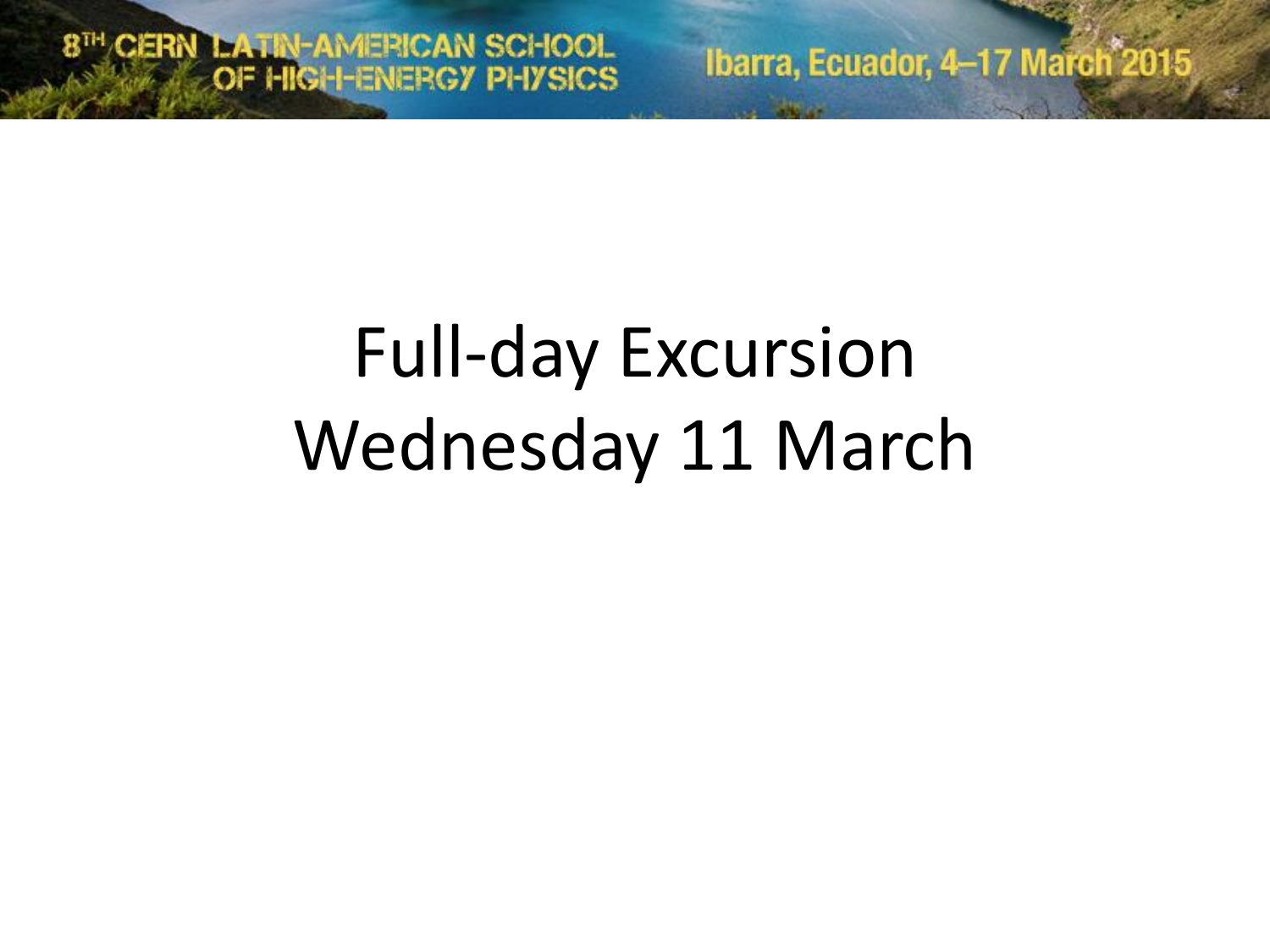### Timetable (note early start, sorry!)

- Breakfast **7h15-8h00**
- Buses leave at 8h15 sharp
- Seven Waterfalls Park ~ 9h30 12h30
- Lunch in town of Salinas  $\sim$  14h00 15h00
- Chachimbiro thermal baths  $\sim$  16h00
- Buses leave Chachimbiro at 19h00 sharp!
- Dinner back at Hacienda Chorlavi ~ 20h00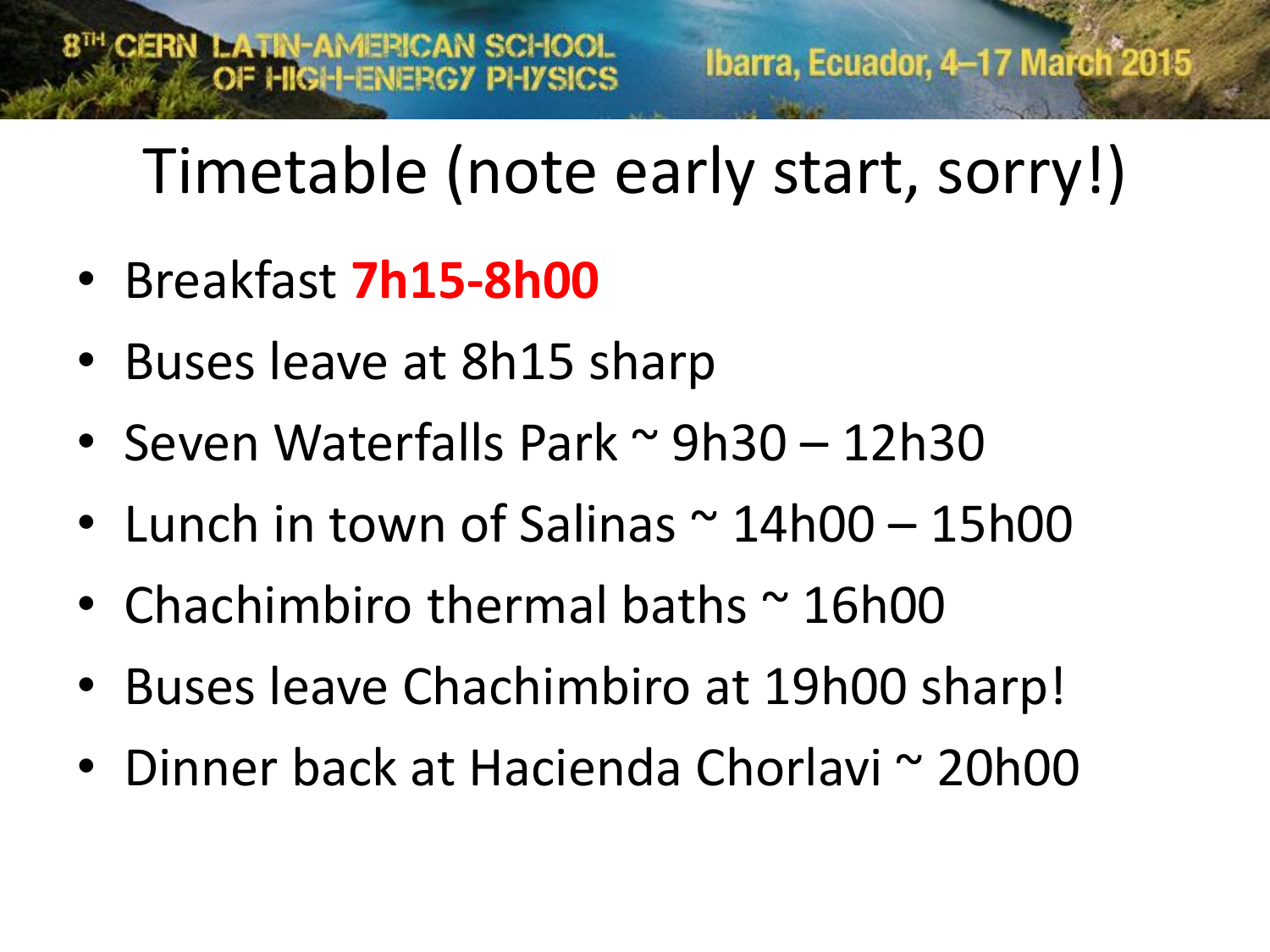## 8TH CERN LATIN-AMERICAN SCHOOL

Ibarra, Ecuador, 4-17 March<sup>\*</sup>2015

#### Seven Waterfalls

- This park is a natural reserve and the weather will be warm and humid
	- Slightly lower altitude than Ibarra
- Guided walking tour visiting the different waterfalls and discovering the flora and fauna of the Ecuadorian tropical forests
- The paths that we will take to visit the waterfalls will be uneven and rocky, and can be muddy in places
	- Take care not to slip
- If you want you can swim in the natural pools



- You need to bring:
	- Comfortable clothes for walking
	- A change of clothes for after the visit (you may get wet and muddy!)
	- Sports/walking shoes (can rent at Seven Waterfalls reserve)
	- Hat
	- Sunscreen
	- Bathing suit or suitable clothes for swimming in natural pools
	- Towel (can borrow from hotel reception this afternoon)
	- Insect repellent
	- Plastic storage for wet clothes
	- Bottle of water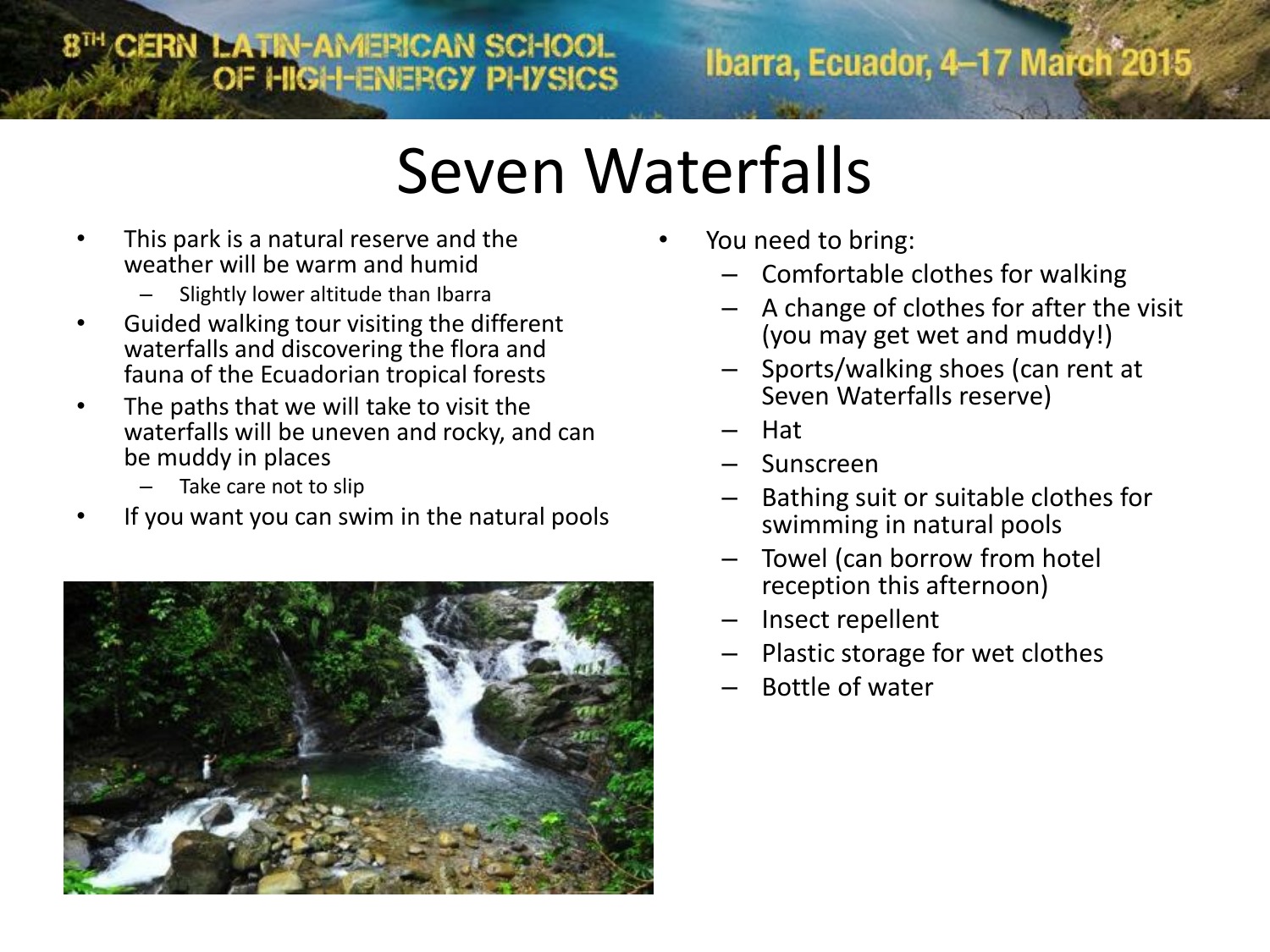# Termas Santa Agua Chachimbiro

• After eating lunch in the town of Salinas, we go on to the thermal baths at Chachimbiro, including:

8TH CERN LATIN-AMERICAN SCHOOL

- Complex of swimming pools and spas
- Hydro-massage
- Sauna
- Turkish baths
- Bar
- Need to pay for extras such as the zip line, horse riding, etc.



Ibarra, Ecuador, 4-17 March<sup>°2015</sup>